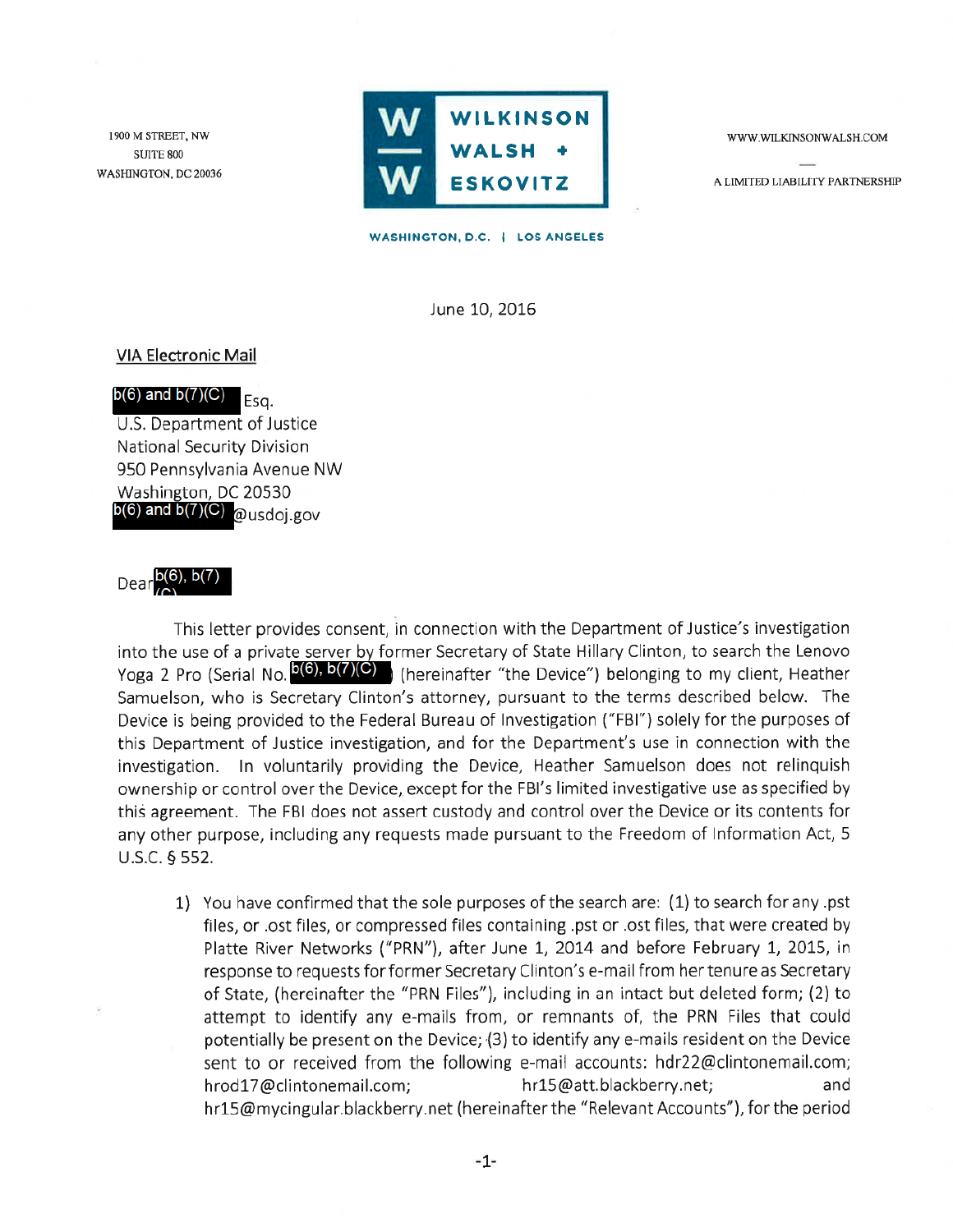of January 21, 2009 through February 1, 2013 (hereinafter the "Relevant Period"); and (4) to conduct a forensic analysis of the device to determine whether the Device was subject to intrusions or otherwise compromised.

- 2) You have confirmed that Phase One of your search will proceed as follows:
	- a. Your Technical Team (to include FBI technical personnel only), will review the allocated space (*i.e.*, active files) of the Device to search only for the PRN Files. Neither the Technical Team nor anyone else will review during Phase One the content of any .pst files, or .ost files, or compressed files containing .pst or .ost files that can be identified as created before June 1, 2014 or after January 31, 2015.
	- b. The Technical Team will review any files identified pursuant to subsection 2(a) above to determine whether they contain e-mails sent to or received from the Relevant Accounts during the Relevant Period. The files that do not include such e-mails will not be subject to any further review by anyone for any purpose, unless they meet the criteria identified in Phase Two or for purposes of an intrusion analysis, both set forth below.
	- c. The PRN Files that include e-mails sent to, or received by, the Relevant Accounts during the Relevant Period will be provided to a Filter Team, which will be limited to two attorneys, one FBI agent, and one FBI analyst, none of whom are members of the investigative team.<sup>1</sup>
	- d. The Filter Team will review the contents of any file they receive from the process described in subsection  $2(c)$  to identify and remove:  $(1)$  any privileged material; and (2) any material they can determine is not an e-mail sent to, or received by, the Relevant Accounts during the Relevant Period.
	- e. You will notify us of the results of Phase One of the search before proceeding to Phase Two of the search.
	- f. You will proceed to Phase Two of your search only in the event that the PRN File containing approximately 62,000 emails from the former Secretary's clintonemail.com account is not identified in the allocated space of the Device.
- 3) You have confirmed that Phase Two of your search will proceed as follows:
	- a. The Technical Team will search the Device, including the Device's unallocated space, to identify any e-mails, fragments of e-mails, files, or fragments of files: (1) that include e-mails sent to, or received by, the e-mail addresses hdr22@clintonemail.com and hrod17@clintonemail.com during the Relevant Period or for which the date that the e-mail was sent or received cannot be determined; and (2) that include e-mails sent to, or received by, the e-mail addresses hr15@att.blackberry.net and hr15@mycingular.blackberry.net that

 $\mathbf 1$ Should there be an extremely large volume of materials located on the Device and provided to the Filter Team, we understand that the Department of Justice reserves the right to expand the number of Filter Team members in order to avoid significant delay in the review process. If such an expansion were necessary, the Department of Justice has agreed to inform us of this change.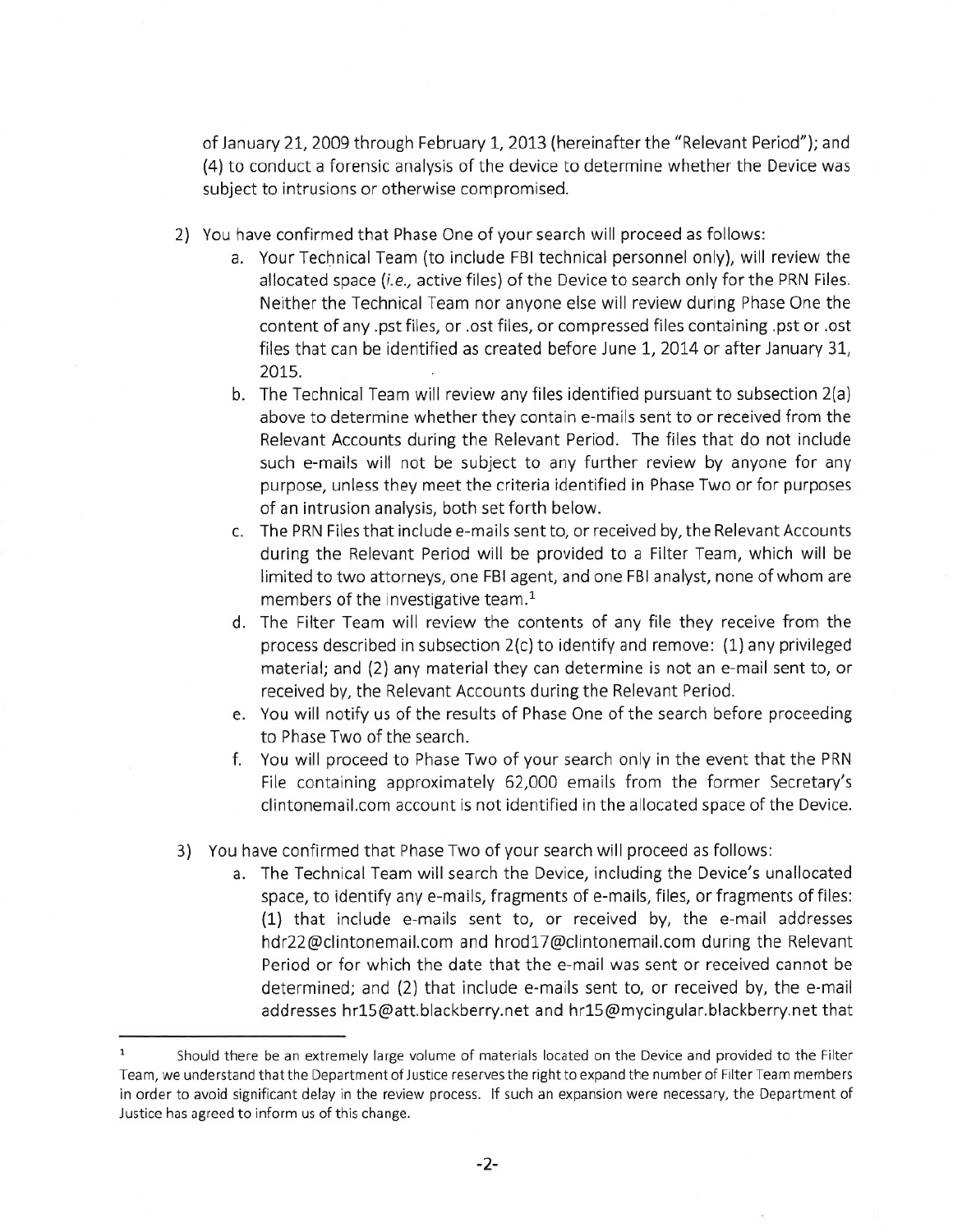can clearly be identified as having been sent to, or received by, those accounts during the Relevant Period.<sup>2</sup> Aside from the intrusion analysis described below, neither the Technical Team nor anyone else will search or review the Device for any other material or for any other purpose.

- b. The Technical Team will review the results of the foregoing searches for the purpose of removing any file or data that is not an e-mail or a fragment of an e-mail sent to, or received by, the Relevant Accounts during the Relevant Period. Aside from the intrusion analysis described below, such material will not be further reviewed by the Technical Team or anyone else for any other purpose.
- c. The remaining results of the search will be provided to the Filter Team, which will review those results to identify and remove: (1) any privileged material; (2) any material that, upon further review, is determined not to be an e-mail sent to, or received by, the Relevant Accounts during the Relevant Period; and (3) any material that, upon further review, is determined not to be a work-related e-mail sent to, or received by, the e-mail account hrod17@clintonemail.com. Aside from the intrusion analysis described below, such material will not be further reviewed by anyone for any purpose.
- 4) You have confirmed that you will also conduct a forensic analysis of the Device to determine whether the Device was subject to intrusions or otherwise compromised, without reviewing the content of any user created files, including .doc, .xls, .pdf, .jpeg, or e-mails not captured in the aforementioned searches.

As soon as the investigation is completed, and to the extent consistent with all FBI policies and applicable laws, including the Federal Records Act, the FBI will dispose of the Device and any printed or electronic materials resulting from your search. No part of this letter shall be read to imply the consent to retrieve from the Device any data other than the data described above or to conduct any search or review in any manner other than as described above.

Sincerely,

Bith a The

Beth A. Wilkinson

 $\overline{2}$ If a large volume of e-mails from the hr15@att.blackberry.net and hr15@mycingular.blackberry.net accounts -- for which a send or receive date cannot clearly be determined -- are located, we understand that the Department of Justice reserves the right to discuss further with counsel any additional search efforts that could be undertaken to assess whether such e-mails were sent or received during the Relevant Period. The Department of Justice will not undertake any such search without prior discussions with counsel and an agreement with counsel as to the scope of, and procedures to be used during, that additional search.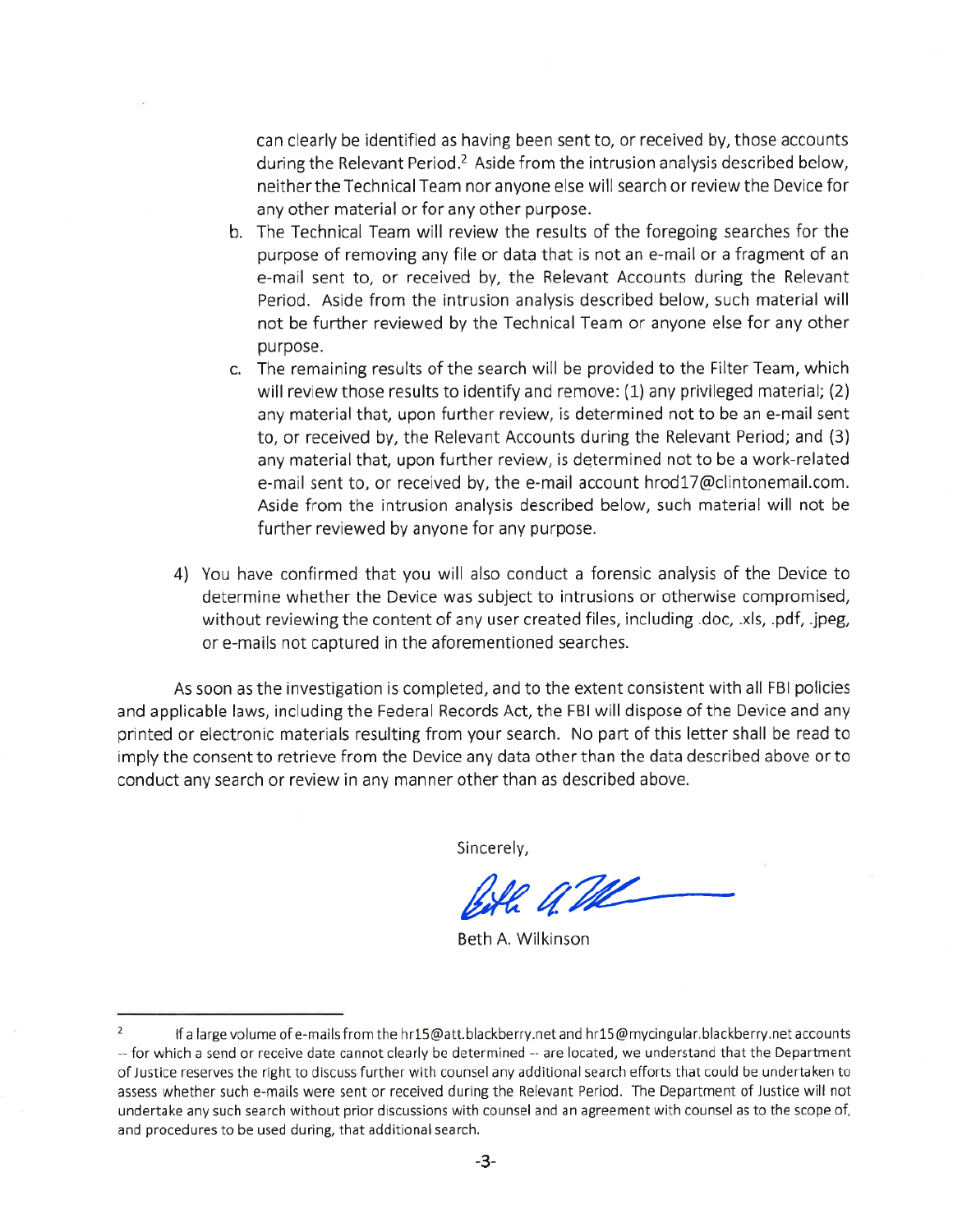

### U.S. Department of Justice

National Security Division

*Washington, D.C.* 20530

June 10, 2016

Beth A. Wilkinson, Esq. 1900 M Street, NW Suite 800 Washington, DC 20036

Dear Ms. Wilkinson,

We understand that your dient, Heather Samuelson, who is an attorney for former Secretary of State Hillary Clinton, owns a laptop computer, a Lenovo Yoga 2 Pro (Serial No.  $b(6)$ ,  $b(7)(C)$ ) ("the Samuelson Laptop"), which potentially contains information relating to a matter under investigation by the United States Department of Justice. As we have advised you, we consider Heather Samuelson to be a witness based on the information gathered to date in this investigation. We understaod that Heather Samuelson is wiJling to voluntarily provide the Samuelson Laptop to the Federal Bureau of Investigation, if the United States agrees not to use any information directly obtained from the Samuelson Laptop in any prosecution of Heather Samuelson for the mishandling of classified information and/or the removal or destruction of records as described below. To that end, it is hereby agreed as follows:

1. That, subject to the terms of consent set forth in a separate letter to the Department of Justice dated June 10, 2016, Heather Samuelson will voluntarily produce the Samuelson Laptop to the Federal Bureau of Investigation for its review and analysis.

2. That no information directly obtained from the Samuelson Laptop will be used against your client in any prosecution under 18 U.S.C. § 793(e) and/or (f); 18 U.S.C. § 1924; and/or 18 U.S.C. § 2071.

3. That no other promises, agreements, or understandings exist between the parties except as set forth in this agreement, and no modification of this agreement shall have effect unless executed in writing by the parties.

If you and your client agree to the foregoing provisions, please execute this letter below.